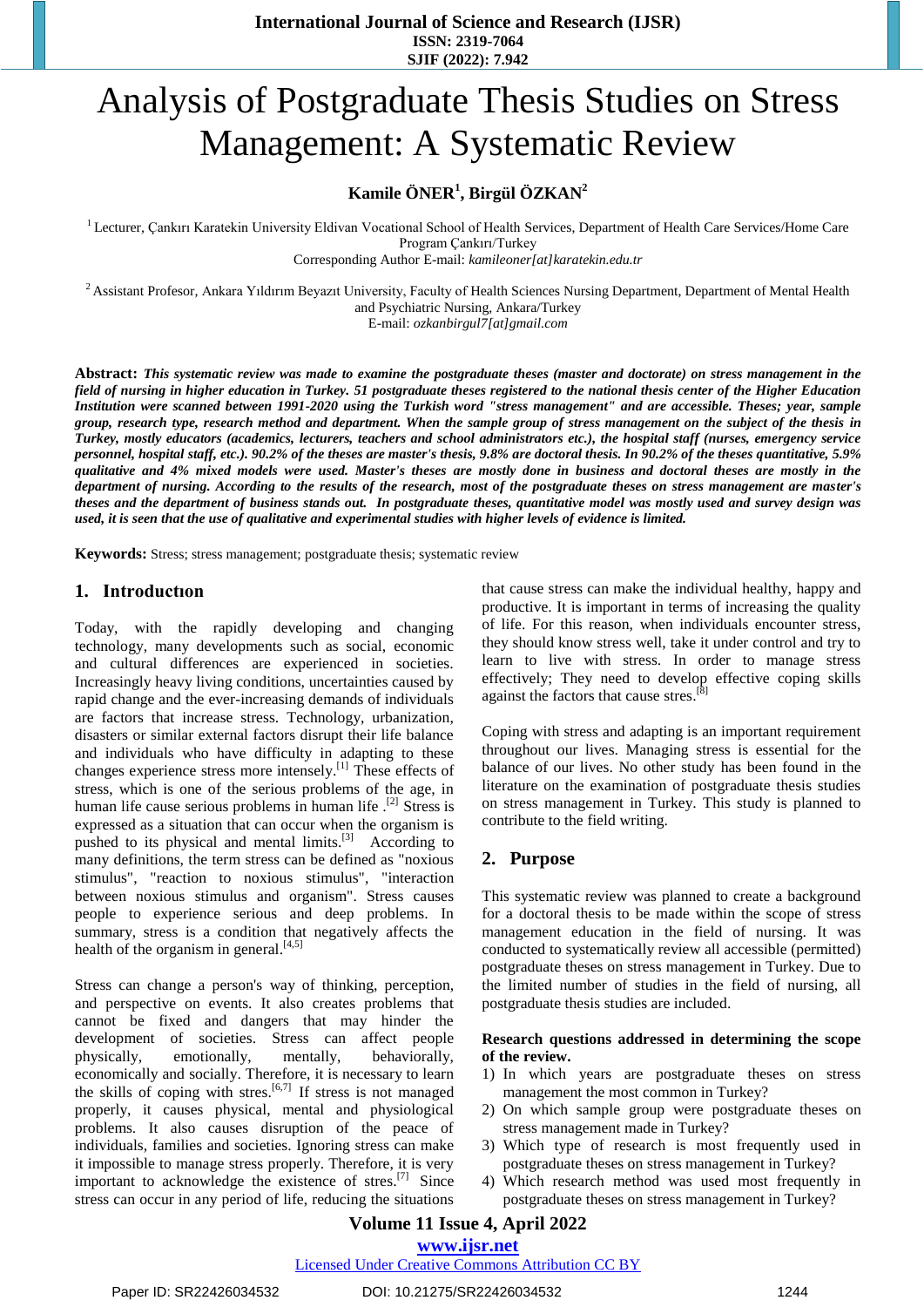5) In which department are master's theses on stress management done most frequently in Turkey?

## **3. Research Methods**

The data were obtained by evaluating the master and doctoral theses registered to the national thesis center between the years 1991-2020 as a result of the search made on the web with the keyword 'stress management'. In the study, the theses accessed from the website of the National Thesis Center of the Higher Education Council and the results of the data scans made between 25.12.2020 and 25.01.2021 were taken as basis. In order to analyze the thesis studies that can be reached, parameters such as "year", "sample group", "research type", "research method" and "departmen" were determined. 60 postgraduate theses related to the subject were reached in the database, but 9 theses were excluded from the research because they were not allowed to be published on the database. Within the scope of the study, a total of 51 of which open to access postgraduate theses, 46 of which are master's theses and 5 of which are doctoral theses, were examined.

#### **3.1. Data Collecting**

Within the scope of the Council of Higher Education, 51 registered theses registered in the National Thesis Center databases and meeting the inclusion criteria were reached. 46 of the theses are master's theses and 5 are doctoral theses. In theses, answers were sought on the basis of year, sample group, research type, research method and department. While defining the data, the number and percentage/frequency values were used in the evaluation of the data.

# **4. Analyze and Result**

According to the data obtained from the databases of the National Thesis Center, 51 theses (master and doctoral) on stress management, which are open to access (on leave), were examined between 1991 and 2020.

**Table 1:** Distribution of accessible postgraduate theses on

| stress management by years $(N=51)$ |                     |  |    |  |  |  |  |  |  |
|-------------------------------------|---------------------|--|----|--|--|--|--|--|--|
| Years                               | Doktorate<br>Master |  |    |  |  |  |  |  |  |
| 1991-2000                           |                     |  |    |  |  |  |  |  |  |
| 2001-2010                           | 15                  |  | 16 |  |  |  |  |  |  |
| 2011-2020                           | 30                  |  | 34 |  |  |  |  |  |  |
| Total                               | 16                  |  | 51 |  |  |  |  |  |  |

In Table 1, the distribution of postgraduate theses on stress management registered in the databases of the National Thesis Center is given. Between 1991-2000 1 (2%) master's theses, between 2001-2010 15 (29%) master's theses, 1 (2%) doctorate and between 2011-2020 30 (58.8%) master's theses, 4 (7.8%) doctoral theses have been prepared.

Looking at the distribution of postgraduate thesis studies by years, 5 (10.9%) master's theses to 2020, 4 (8.7%) to 2019, 2 (4.4%) to 2018, 5 (10.9%) to 2017, 3 (6.5%) to 2016, 4 (8.7%) to 2015, 1 (2.2%) to 2014, 2 (4.4%) to 2013, 1 (2.2%) to 2012, 2 (4.4%) to 2011, 3 (6.5%) to 2010, 4 (8.7%) to 2009, 2 (4.4%) to 2008, 3 (6.5%) to 2007, 2 (4.4%) to 2006, 1 (2.2%) to 2005, 1 (2.2%) to 2004 and 1  $(\%2.2)$  belongs to the year 1991. 1  $(20\%)$  of the doctoral theses to 2020, 1 (20%) to 2018, 1 (20%) to 2017, 1 (20%) to 2014 and 1 (20%) belongs to the year 2005. It was determined that 90.2% of the postgraduate theses examined in our study consisted of master's theses and 9.8% were doctoral theses. This result shows parallelism with the literature. In many studies in the literature, it has been seen that the number of master's theses is higher than the number of doctoral theses. [15-19]

| Years | <b>Business</b> | plants<br>Farm | Sciences<br>Educational | and man.<br>strategies<br>Security | Health institutions man | Health management | nursing<br>Psychiatry | diseases nurs.<br>$\infty$<br>Women's health | Occupational health and safety | Psychology | Public administration | and ind. rel.<br>Labor economics | administration<br><b>Business</b> | Man.<br>Human Resources | Supervision<br>Education Man.& | relations<br>Public | organization<br>and<br>Management | sciences<br>Behavioral | Tourism management |
|-------|-----------------|----------------|-------------------------|------------------------------------|-------------------------|-------------------|-----------------------|----------------------------------------------|--------------------------------|------------|-----------------------|----------------------------------|-----------------------------------|-------------------------|--------------------------------|---------------------|-----------------------------------|------------------------|--------------------|
| 2020  | 4               | $\mathbf{1}$   | $\mathbf{1}$            |                                    |                         |                   |                       |                                              |                                |            |                       |                                  |                                   |                         |                                |                     |                                   |                        |                    |
| 2019  | 3               |                |                         | 1                                  |                         |                   |                       |                                              |                                |            |                       |                                  |                                   |                         |                                |                     |                                   |                        |                    |
| 2018  |                 |                |                         |                                    | 1                       | $\mathbf{1}$      | 1                     |                                              |                                |            |                       |                                  |                                   |                         |                                |                     |                                   |                        |                    |
| 2017  | 3               |                |                         |                                    |                         |                   |                       | 1                                            | 1                              |            |                       |                                  | 1                                 |                         |                                |                     |                                   |                        |                    |
| 2016  | $\mathbf{1}$    |                |                         |                                    |                         |                   |                       |                                              |                                |            |                       |                                  | 2                                 |                         |                                |                     |                                   |                        |                    |
| 2015  | $\mathbf{1}$    |                |                         |                                    |                         |                   |                       |                                              |                                |            |                       | 1                                | $\overline{c}$                    |                         |                                |                     |                                   |                        |                    |
| 2014  | $\mathbf{1}$    |                |                         |                                    |                         |                   | $\mathbf{1}$          |                                              |                                |            |                       |                                  |                                   |                         |                                |                     |                                   |                        |                    |
| 2013  |                 |                |                         |                                    |                         |                   |                       |                                              |                                |            |                       |                                  | 1                                 |                         | 1                              |                     |                                   |                        |                    |
| 2012  |                 |                |                         |                                    |                         |                   |                       |                                              |                                |            |                       |                                  |                                   | 1                       |                                |                     |                                   |                        |                    |
| 2011  | 1               |                |                         |                                    |                         |                   |                       |                                              |                                |            |                       |                                  | 1                                 |                         |                                |                     |                                   |                        |                    |
| 2010  | 1               |                |                         |                                    |                         |                   |                       |                                              |                                |            | $\mathbf{1}$          |                                  |                                   |                         |                                |                     |                                   |                        |                    |
| 2009  |                 |                |                         |                                    |                         |                   |                       |                                              |                                |            | $\mathbf{1}$          |                                  | $\overline{2}$                    |                         |                                | 1                   |                                   |                        |                    |
| 2008  |                 |                |                         |                                    |                         |                   |                       |                                              |                                |            |                       | 1                                |                                   |                         |                                |                     | 1                                 |                        |                    |

**Table 2:** Distribution of postgraduate theses on stress management by years and departments(N=51)

## **Volume 11 Issue 4, April 2022**

#### **www.ijsr.net**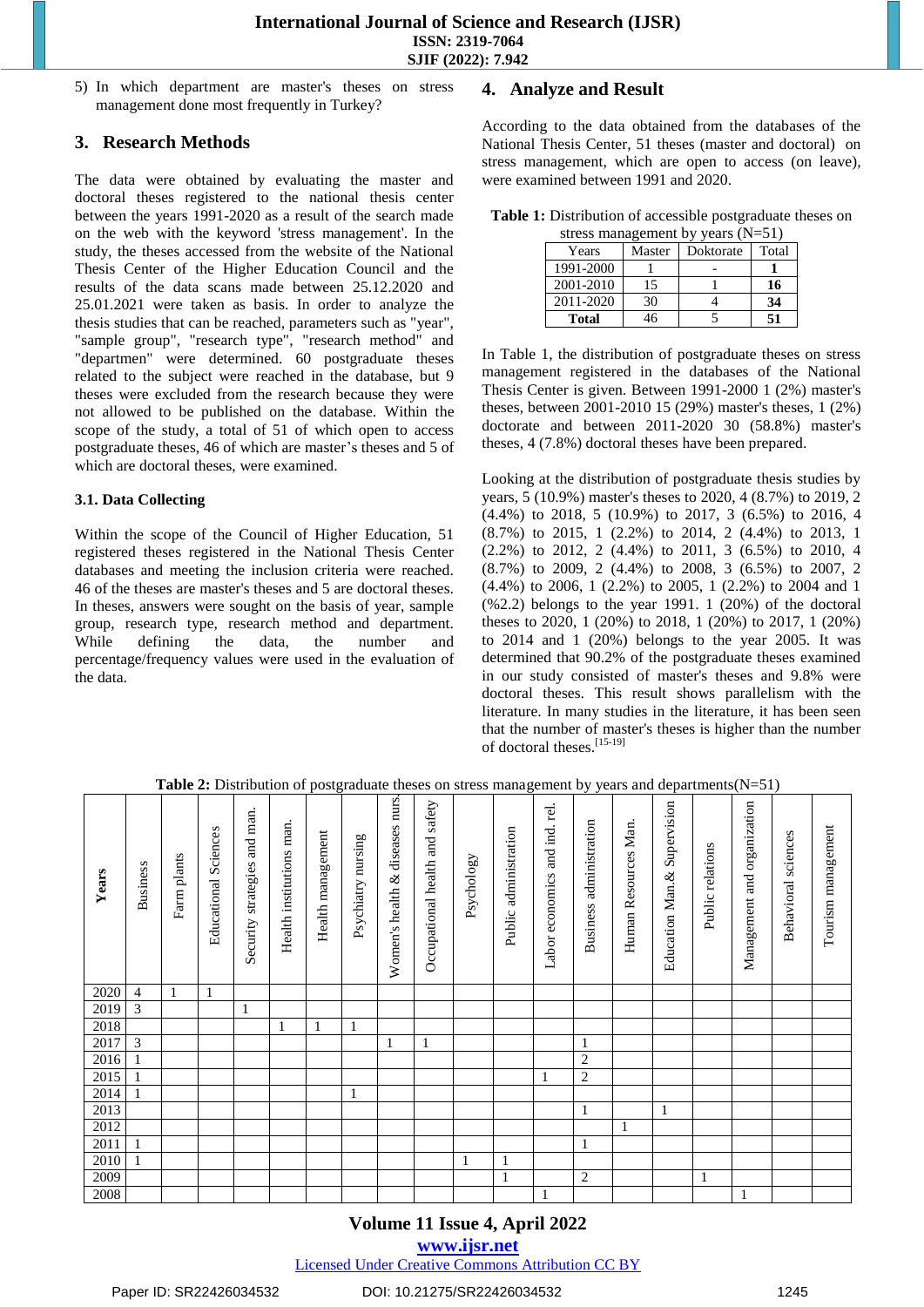## **International Journal of Science and Research (IJSR) ISSN: 2319-7064 SJIF (2022): 7.942**

| 2007 | ∽<br>- |   |  |  |  |  |  |  |  |  |
|------|--------|---|--|--|--|--|--|--|--|--|
| 2006 |        |   |  |  |  |  |  |  |  |  |
| 2005 |        | - |  |  |  |  |  |  |  |  |
| 2004 |        |   |  |  |  |  |  |  |  |  |
| 1991 |        |   |  |  |  |  |  |  |  |  |

In Table 2, when the postgraduate theses on stress management are examined according to years and departments, 19 theses on stress management are divided into business and 9 theses belong to the department of business management. Looking at the year, it is seen that it was prepared in 2020 and 2017 with 6 theses. In the research findings, it has been determined that the number of theses published is at least 1 each year, and it has shown an increasing momentum especially in the last 4 years.

In our study, it has been determined that the number of master's theses is higher than doctoral theses and has increased in recent years. This situation can be associated with the number of master's and doctoral programs in universities. Demirkaya (2020)<sup>[15]</sup> stated in his study that doctorate theses are less in number than master's theses and that master's programs are started before the doctoral program.

When the graduate theses are examined by years, 2020 and 2017 have been the prominent years. 6 (12%) postgraduate theses to 2020, 4 (8%) to 2019, 3 (6%) to 2018, 6 (12%) to 2017, 3 (6%) to 2016, 4 (8%) to 2015, 2 (4%) to 2014, 2 (4%) to2013, 1 (2%)to 2012, 2 (4%) to 2011, 3 (6%) to 2010, 4 (8%) to 2009, 2 (4%) to 2008, 3 (6%) to 2007, 2 (4%) to 2006, 2 (4%) to 2005 and 1 (%2) belongs to the year 2004 and 1991 (Table 2).

When the graduate theses were examined according to the department, business became the prominent department. Of the postgraduate thesis, 19 (37%) were in business, 1 (2%) in field crops, 3 (6%) in educational sciences, 1 (2%) in security strategies and management, 1 (2%) in health institutions management, 1 (2%) in health management, 2 (4%) in psychiatry nursing / mental health diseases, 1 (2%) in women's health and diseases nursing, 1 (2%) in occupational health and safety, 1 (2%) in psychology, 2 (4%) in public administration, 2 (4%) in labor economics and industrial relations, 9 (18%) in business, 1 (2%) in

human resources management, 1 (2%) in educational administration and supervision, 1 (2%) in public relations, 2 (4%) in management and organization, 1 ( 2%) in behavioral sciences and 1 (2%) belongs to in tourism management (Table 2).

Business has been the prominent department in master's theses. 18 (39.1%) of the theses in the department of business, 9 (19.6%) of them in the department of business administration, 2 (4.4%) of them in the department of educational sciences, 2 (4.4%) of them in the department of public administration, 2 (4.4%) of them in the department of labor economics and industrial relations, 2 (4.4%) in the department of management and organization have been belong in department. In addition, one each thesis has been prepared in the fields of farm plants, safety strategies and management, health management, management of health institutions, occupational health and safety, psychology, human resources management, public relations, education management and supervision, behavioral sciences and tourism management.

Nursing department has been the prominent department in doctoral theses. Two (40%) of the theses in the department of psychiatry nursing, one (20%) in the department of women's health and diseases nursing, one (20%) in the department of business and one (20%) in the department of educational sciences have been prepared to departments.

When the master's theses are examined according to the department, it is seen that the theses on stress management are mostly made in the departments of business and business management. The doctoral theses on stress management mostly belong to the nursing department. One of the most important factors in the process of thesis reaching the subject and publication stage is that the academic advisors guide the students. [9] In this case, the advisors in the nursing department should encourage the students.

| Y <sub>1</sub> l ve Yazar | Örneklem grubu                                             | Araştırma türü | Araştırma yöntemi               |
|---------------------------|------------------------------------------------------------|----------------|---------------------------------|
| $2020^{[14]}$             | Academician                                                | Doctorate      | <b>Ouantitative/survey</b>      |
| $2020^{[20]}$             | Working in the engineering industry                        | Master         | Ouantitative/survey             |
| $2020^{[21]}$             | Cotton plant                                               | Master         | Quantitative/experimental       |
| $2020^{[22]}$             | Teacher and adminstrator                                   | Master         | <b>Ouantitative/survey</b>      |
| $2020^{[23]}$             | All inspectors in the Ministry of Agriculture and Forestry | Master         | Quantitative/survey             |
| $2020^{[24]}$             | Personnel in the aviation industry                         | Master         | Quantitative/survey             |
| $2019^{[25]}$             | Academician                                                | Master         | Quantitative/survey             |
| $2019^{[26]}$             | Teacher                                                    | Master         | Quantitative/survey             |
| $2019^{[27]}$             | Academician                                                | Master         | Quantitative/survey             |
| $2019^{[7]}$              | Police                                                     | Master         | Quantitative/survey             |
| $2018^{[28]}$             | Health personnel                                           | Master         | Quantitative/survey             |
| $2018^{[29]}$             | Hospital staff                                             | Master         | Quantitative/survey             |
| $2018^{[10]}$             | Nurse                                                      | Doctorate      | Quantitative/semi-experimental  |
| $2017^{[30]}$             |                                                            | Master         | Qualitative/Historical research |
| $2017^{[12]}$             | Pregnant                                                   | Doctorate      | Mixed                           |
| $2017^{[31]}$             | Personnel working in province of Izmir                     | Master         | Quantitative/survey             |

**Volume 11 Issue 4, April 2022**

**www.ijsr.net**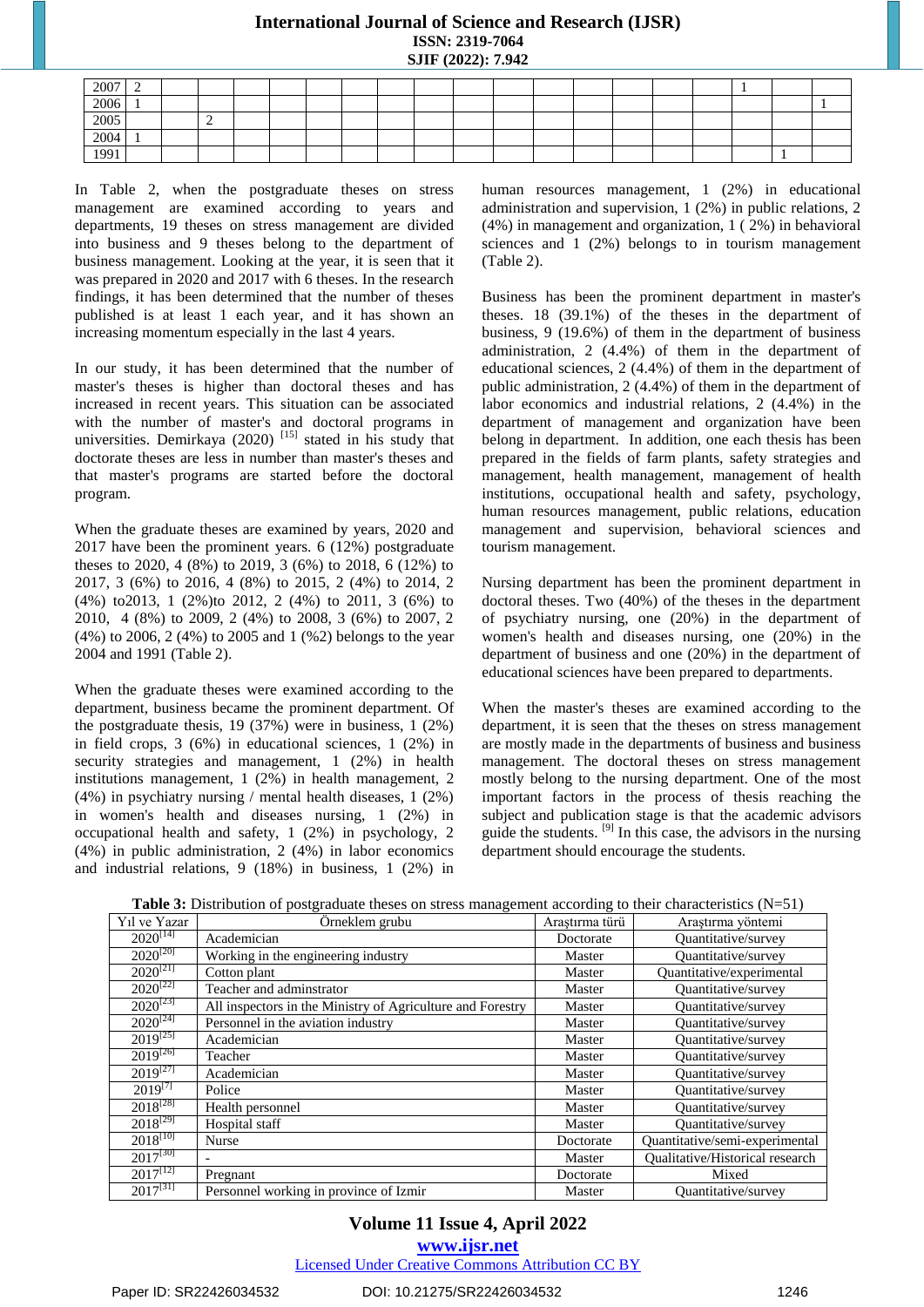| <b>International Journal of Science and Research (IJSR)</b> |
|-------------------------------------------------------------|
| <b>ISSN: 2319-7064</b>                                      |
| SJIF (2022): 7.942                                          |

| $2017^{[32]}$          | Teacher (primary and secondary education)         | Master    | Quantitative/survey                    |
|------------------------|---------------------------------------------------|-----------|----------------------------------------|
| $2017^{[33]}$          | <b>Bank</b> staff                                 | Master    | Quantitative/survey                    |
| $2017^{[34]}$          | Staff working in the emergency department         | Master    | Quantitative/survey                    |
| $2016^{[35]}$          | Lecturer                                          | Master    | <b>Ouantitative/survey</b>             |
| $2016^{[36]}$          | Police                                            | Master    | Quantitative/survey                    |
| $2016^{[37]}$          |                                                   | Master    | <b>Oualitative/Historical research</b> |
| $2015^{[38]}$          | Court-house staff                                 | Master    | Quantitative/survey                    |
| $2015^{[39]}$          | Union members                                     | Master    | Quantitative/survey                    |
| $2015^{[40]}$          | Turkish airlines personnel                        | Master    | Quantitative/survey                    |
| $2015^{[41]}$          | Health personnel                                  | Master    | Quantitative/survey                    |
| $2014$ <sup>[13]</sup> | Person caring for a schizophrenic patient         | Doctorate | Quantitative/experimental              |
| $2014^{[2]}$           | School administrators                             | Master    | Quantitative/survey                    |
| $2013^{[42]}$          | Nurse                                             | Master    | Quantitative/survey                    |
| $2013^{[1]}$           | University preparatory students                   | Master    | Quantitative/survey                    |
| $2012^{[43]}$          | Municipality staff                                | Master    | Quantitative/survey                    |
| $2011^{[44]}$          | Distribution staff at post office                 | Master    | Quantitative/survey                    |
| $2011^{[45]}$          | Court-house staff                                 | Master    | Ouantitative/survey                    |
| $2010^{[46]}$          | Hospital staff                                    | Master    | <b>Ouantitative/survey</b>             |
| $2010^{[47]}$          | Mother of mentally handicapped child              | Master    | Quantitative/experimental              |
| $2010^{[48]}$          | Textile staff                                     | Master    | <b>Ouantitative/survey</b>             |
| $2009^{[49]}$          | Human resources staff of five-star hotels         | Master    | Quantitative/survey                    |
| $2009^{[50]}$          | Human resources staff of five-star hotels         | Master    | <b>Ouantitative/survey</b>             |
| $2009^{[51]}$          | Revenue office staff                              | Master    | Quantitative/survey                    |
| $2009^{[5]}$           | Staff in four and five star hotels                | Master    | Quantitative/survey                    |
| $2008^{[52]}$          | Volunteer individuals                             | Master    | Mixed                                  |
| $2008^{[53]}$          | Staff and administrators in the student dormitory | Master    | Quantitative/survey                    |
| $2007^{[54]}$          |                                                   | Master    | <b>Oualitative/Historical research</b> |
| $2007^{[55]}$          | Air traffic controller personnel                  | Master    | <b>Ouantitative/survey</b>             |
| $2007^{[56]}$          | <b>Bank</b> staff                                 | Master    | Quantitative/survey                    |
| $2006^{[57]}$          | Five star hotel staff                             | Master    | Quantitative/survey                    |
| $2006^{[58]}$          | Teacher (primary)                                 | Master    | Quantitative/survey                    |
| $2005^{[6]}$           | Industry personnel                                | Master    | Quantitative/semi-experimental         |
| $2005^{[11]}$          | University preparatory students                   | Doctorate | Quantitative/experimental              |
| $2004^{[59]}$          | Flight personnel                                  | Master    | Quantitative/survey                    |
| $1991^{[60]}$          | Air force academy student                         | Master    | Quantitative/survey                    |

When the graduate theses were examined according to the sample group, the educators became the prominent sample group. 9 of the postgraduate theses (17.7%) were with educators (academics, lecturers, teachers and school administrators, etc.), 7 (13.7%) with hospital staff (nurse, emergency service personnel, hospital staff, etc.), 4 (7.8%) with aviation sector employees, 4 (7.8%) with hotel personnel, 3 (5.8%) with university students, 2 (4%) with bank personnel, 2 (4%) with courthouse personnel, 2 (4%) with police officers, each other 1 (2%) (engineering sector/municipality/PTT distribution department/revenue office/textile sector/industrial sector and personnel working in İzmir province, all inspectors and their assistants in the ministry of agriculture and forestry, union members, pregnant women, caregivers of schizophrenia patients, mothers of mentally disabled children, all personnel and managers, volunteers and cotton plant) sample group (Table 3).

When analyzed according to the sample group, it was seen that educators and health workers were the most dominant sample group. More than one factor plays a role in the formation of stress and creates a stressful environment. Today, it is seen that these working groups undertake the task of education and improvement. In addition, situations such as increasing and uncertain workloads, human-oriented practices and changing work environments cause stress. For this reason, it is estimated that those working in these

environments experience adaptation problems and difficulties in coping with stres.

**Table 4.** Distribution of postgraduate theses by research methods  $(N-51)$ 

| Research Method       | Master | Doctorate | Total |  |  |  |  |  |  |
|-----------------------|--------|-----------|-------|--|--|--|--|--|--|
| Quantitative          |        |           |       |  |  |  |  |  |  |
| • Survey              | 39     |           |       |  |  |  |  |  |  |
| • Experimental        | 2      |           |       |  |  |  |  |  |  |
| • Semi-experimental   |        |           |       |  |  |  |  |  |  |
| Oualitative           |        |           |       |  |  |  |  |  |  |
| • Historical research | 3      |           |       |  |  |  |  |  |  |
| Mixed                 |        |           |       |  |  |  |  |  |  |
| <b>Total</b>          |        |           |       |  |  |  |  |  |  |

When the theses are analyzed according to the type of research, 46 (90.2%) of the theses are master's and 5 (9.8%) are doctoral theses. When the theses are analyzed according to the research method, 46 (90.2%) are Quantitative, 3 (5.9%) Qualitative, and 2 (4%) mixed models. Of the quantitative models, 40 (78%) survey designs, 4 (7.8%) experimental and 2 (4%) semi-experimental designs were used.

Master's theses are mostly of quantitative (screening) (84.8%), quantitative (experimental) (4.4%), quantitative (quasi-experimental) (2.1%), qualitative (historical research) (6.5%) and mixed (2.1%) types. It was observed that the majority of doctoral theses were quantitative (experimental)

Paper ID: SR22426034532 DOI: 10.21275/SR22426034532 1247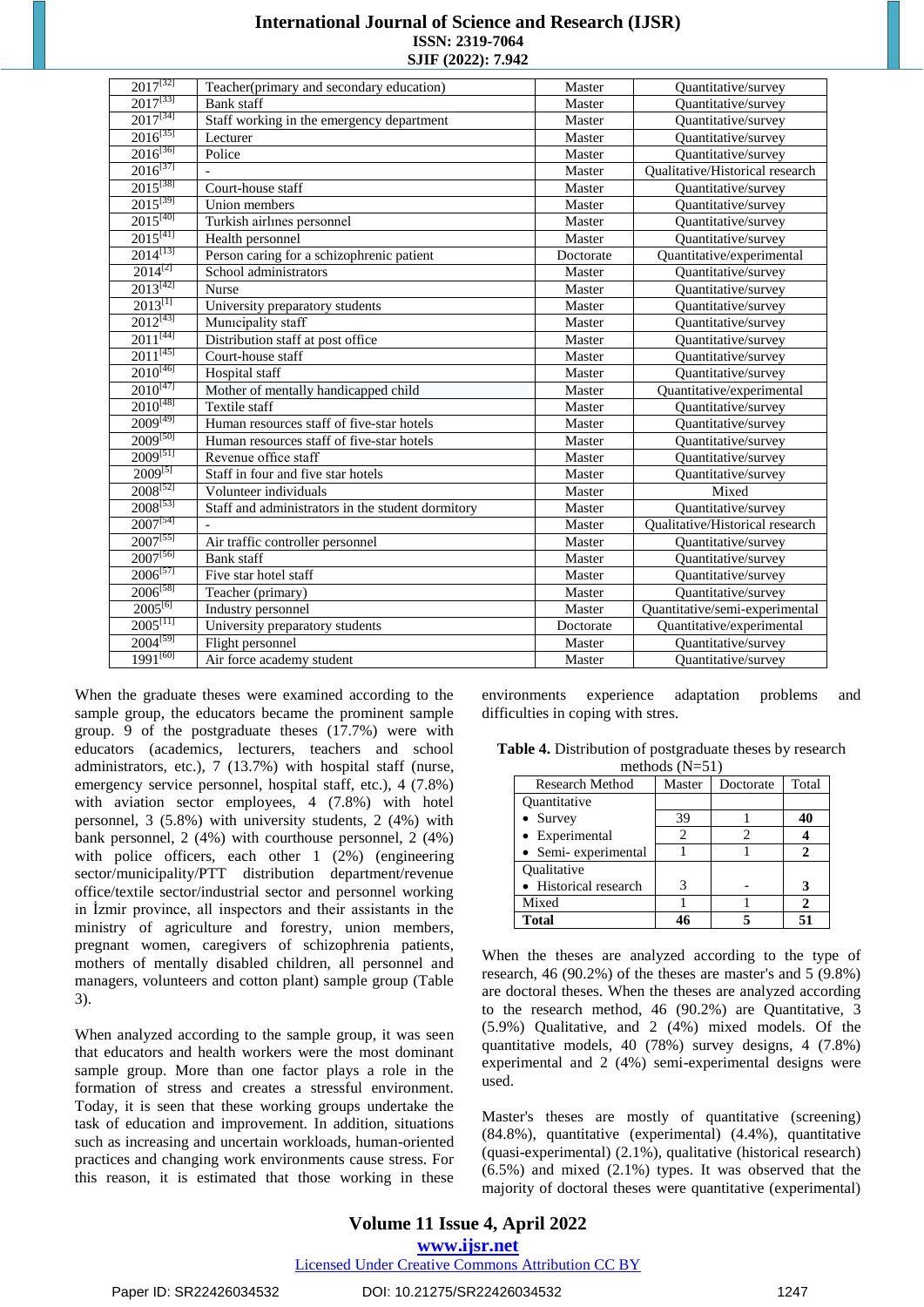(40%), quantitative (semi-experimental) (20%), quantitative (screening) (20%) and mixed (20%) type (Table 4). It has been observed that the quantitative research method is mostly used in the survey design in the theses. It is seen that the use of the experimental design, which is qualitative and has a higher level of evidence, is limited in use. When we look at the literature, similar results are found in line with our findings. [17,19]

In this research, postgraduate thesis studies on stress management, which can be accessed on the website of the National Thesis Center of the Higher Education Institution, are included. Postgraduate theses open to access; year, sample group, type of research, method of the research and the department in which it was conducted. As a result of the research, it was determined that the majority of the postgraduate theses on stress management were master's theses and the thesis studies at the doctoral level were more limited.

When we look at the studies at the doctorate theses, it is seen that there are qualitative-experimental studies on stress management education for intensive care nurses [10] university students  $\left[11\right]$ , pregnant women  $\left[12\right]$ , caregivers of schizophrenic patients  $[13]$  and it is seen that there is a quantitative-survey study for faculty members. [14] When we look at the working groups of these doctoral studies; the effects of perceived stress, self-sufficiency and coping styles of university students, compassion fatigue of nurses, the effects of yoga in pregnant women on stress perception, and the effects of caregivers on schizophrenia patients' mental states, stress coping behaviors and care burden were investigated. In our study, it is planned to determine the effects of nursing students on perceived stress levels, coping styles, self-esteem, happiness and general health. Our study will be the first doctoral study in the mixed model to be conducted on nursing students in our country. It is thought that our study, which will be carried out on nursing students, will be of great benefit to our students in both academic and professional fields.

# **5. Conclusion**

In the resarch, it is seen that the years in which the most postgraduate theses are published are '2020 and 2017'. When the sections of the theses are examined, it is seen that 'business' is at the forefront and educators and health workers are the most common sample group. The quantitative model was used in 90.2% of the master's theses. It is seen that the use of more descriptive designs in the theses, and the use of qualitative and high-evidence experimental studies is limited. Stress is one of the biggest problems that can affect every part of society. It is suggested that priority should be given to studies on stress management in nurses and nursing students, who are the health leaders of the society. It is thought that identifying and eliminating the deficiencies in this area will contribute to the society. Because recognizing and managing stress, which is an inevitable part of our lives, is another way to add meaning to our lives. In addition, it is recommended that stress management training should be given to all undergraduate and associate degree programs, and that it

should be integrated into institutions through in-service training for working professional groups.

# **References**

- [1] Türe G. Hazırlık Okulu Öğrencilerinin Zaman Yönetimi Becerileri İle Stres Yönetimi Becerileri Arasındaki İlişkinin Araştırılması: Yeditepe Üniversitesi Örneği, Yeditepe Üniversitesi Sosyal Bilimler Enstitüsü, Yüksek lisans tezi. 2013.
- [2] Hatipoğlu E. İlk ve Ortaokul Yöneticilerinin Stres Kaynaklarının ve Stres Yönetimi Stillerinin İncelenmesi, İ.A.Ü. Sosyal Bilimler Enstitüsü, Yüksek lisans tezi. 2014.
- [3] Baltaş Z, Baltaş A. Stres ve Başa Çıkma Yolları. Remzi Kitabevi, İstanbul, 37. Basım, 2020.
- [4] Balcıoğlu İ. Stres Kavramı ve Tarihsel Gelişimi, Medikal Açıdan Stres ve Çareleri, Sempozyum Dizisi, 2005; 47,09-12.
- [5] Bilici A. Konaklama işletmelerinde stres yönetimi ve konya örneği, S.Ü. Sosyal Bilimler Enstitüsü, Uzmanlık tezi, 2009.
- [6] Şimşek MA, Stres yönetimi programının bursa ilinde sanayi alanında çalışan personelin stres düzeyine etkisi. U.Ü Sosyal Bilimler Enstitüsü, Uzmanlık tezi. 2005.
- [7] Bahar H. Spor organizasyonlarında görev alan güvenlik güçlerinin stres yönetimi. G.Ü. Sosyal Bilimler Enstitüsü, Uzmanlık tezi, 2019.
- [8] Biricik YS. Akademik personelin örgütsel stres kaynakları ve stresle başa çıkma düzeylerinin öğrenilmiş güçlülük yönünden değerlendirilmesi, A.Ü Kış Sporları ve Sporları ve Spor Bilimleri Enstitüsü, Doktora tezi, 2018.
- [9] Yılmaz A. Yazgan EÖ, Dur B, Salman F, Demir A. Türkiye'de hemşirelik lisansüstü tezlerinin yayın olma durumu: Bibliyometrik çalışma 1977- 2016, Hemşirelikte Araştırma Geliştirme Dergisi, 2017; 19(3),34-44.
- [10] Hür S. Yoğun bakım hemşirelerine verilen stres yönetimi eğitiminin merhamet yorgunluğuna etkisi, A.Ü. Sağlık Bilimleri Enstitüsü, Doktor tezi, 2018.
- [11] Örücü MC. Stres yönetimi eğitim programının üniversite öğrencilerinin algıladıkları stres, kendine yeterlilik ve başa çıkma stilleri üzerindeki etkisi, ODTÜ Sosyal Bilimler Enstitüsü, Doktora tezi, 2005.
- [12] Akmeşe ZB. Stresli gebelerin stres yönetiminde yoga'ya ilişkin deneyimlerinin belirlenmesi, E.Ü. Sağlık Bilimleri Enstitüsü, Doktora tezi, 2017.
- [13] Ata EE. Kısa bilişsel davranışçı stres yönetimi programının şizofreni hastalarının bakım vericilerinin, ruhsal durumları, stresle başa çıkma tutumları ve bakım yüküne etkisi, C.Ü. Sağlık Bilimleri Enstitüsü, Doktora tezi, 2014.
- [14] O, FNNIR, AI. Zaman ve stres yönetiminin organizasyon taahhütü üzerine etkisi: Libya'daki Cebir Algarbi Üniversitesi'nde durum çalışması, K.Ü. Lisansüstü Eğitim Enstitüsü, Doktora tezi, 2020.
- [15] Demirkaya F. Türkiye'de hemşirelikte yönetim alanında yapılan lisansüstü tezlerin incelenmesi. SHYD, 2020; 7(3): 431-440.
- [16] Ozturk I. Türkiye'de mobbing ile ilgili sağlık alanında yazılan lisansüstü tezlerin incelenmesi. Uluslararası

**Volume 11 Issue 4, April 2022**

**www.ijsr.net**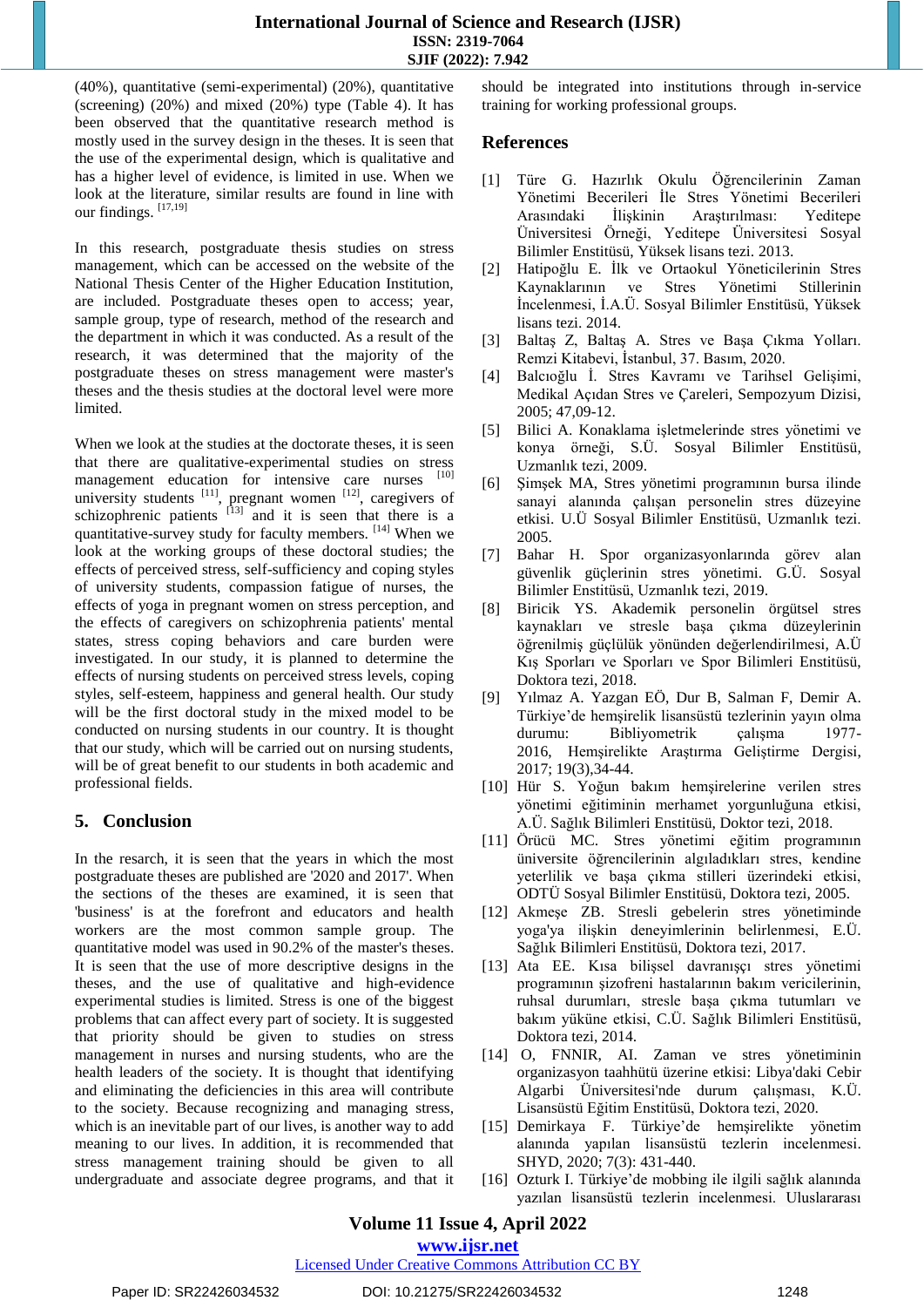İktisadi ve İdari İncelemeler Dergisi. 2019; (25),119- 136.

- [17] Özkan SA, Bilgiç D, Beji NK. Türkiye'de hemşirelik alanında üriner inkontinansla ilgili yapılan lisansüstü tezlerin incelenmesi. Acıbadem Üniversitesi Sağlık Bilimleri Dergisi*.* 2019, (2), 201-210.
- [18] Şahin G, Buldak, Cİ, Kaya, V, Güvenç, G, İyigün, E. Türkiye'de hemşirelikte model kullanılarak yapılan lisansüstü tezlerin incelenmesi: Sistematik derleme. Hemşirelik Eğitim ve Araştırma Dergisi. 2020; 17(2), 170-9.
- [19] Aközlü Z, Ekim A. Engelli çocuklara sahip olan ailelerle yapılan hemşirelik lisansüstü tezlerinin incelenmesi: Sistematik derleme. Tıp Fakültesi Klinikleri Dergisi*.* 2020; 3(2); 85-98.
- [20] Kızılkaya M. Kişilik türleri, duygusal zeka ve stres yönetimi ilişkisi üzerine bir çalışma: Türkiye'de mühendisler üzerine örnek. Y.Ü. Sosyal Bilimler Enstitüsü, Yüksek lisans tezi, 2020.
- [21] Karataş M. Greenseeker teknolojisi (NDVI) ile pamukta azot stres yönetimi. S.Ü. Fen Bilimleri Enstitüsü, Yüksek lisans tezi, 2020.
- [22] Çetinkaya MY. Eğitim örğütlerinde örgütsel psikolojik sermaye ile örgütsel stres yönetimi arasındaki ilişki. H.Ü. Sosyal Bilimler Enstitüsü, Yüksek lisans tezi, 2020
- [23] Sarıca GE. Denetim birimlerinde örğütsel stres kaynakları ve stres yönetimi: tarım ve orman bakanlığı örneği, A.Ü. Sosyal Bilimler Enstitüsü, Yüksek lisans tezi, 2020.
- [24] Yanık S. Havacılık sektöründe stres yönetiminin iş performansına etkisi, B.Ü. Lisansüstü Eğitim Enstitüsü, Yüksek lisans tezi, 2020.
- [25] İnal AA. Stres yönetiminin iş performansı üzerine etkisi: Ağrı İbrahim Çeçen Üniversitesi örneği. A.İ.Ç.Ü Sosyal Bilimler Enstitüsü, Yüksek lisans tezi, 2019.
- [26] Soyhan H. Çatışma ve stres yönetimi: Bursa ili özel eğitim kurumlarında bir uygulama. İ.G.Ü. Sosyal Bilimler Enstitüsü, Yüksek lisans tezi. 2019.
- [27] Şahin F. Örgütsel değişim ve stres yönetimi arasındaki ilişki: Akademisyenler üzerine bir çalışma, B.Ü. Sosyal Bilimler Enstitüsü, Yüksek lisans tezi, 2019.
- [28] Manav S. Hastanelerde örğütsel stres kaynakları ve stres yönetimi. Ü.Ü. Sağlık Bilimleri Enstitüsü, Yüksek lisans tezi, 2018.
- [29] Durna BD. Sağlık çalışanlarında stres ve stres yönetimi üzerine bir algı çalışması (Sivas Numune Hastanesi örneği). C.Ü. Sosyal Bilimler Enstitüsü, Yüksek lisans Tezi, 2018.
- [30] Yılmaz İ. Stres yönetimi ve sağlık çalışanları, B.Ü. Sosyal Bilimler Enstitüsü, Yüksek lisans tezi, 2017.
- [31] Doğru K. Çalışanların stres yönetiminin iş güvenliği ve iş sağlığı açısından araştırılması, İ.K.Ç.Ü. Fen Bilimleri Enstitüsü, Yüksek lisans tezi, 2017.
- [32] Aydın H. Duygusal zeka (EQ) ve stres yönetimi ilişkisi. N.Ü. Sosyal Bilimler Enstitüsü, Yüksek lisans tezi, 2017.
- [33] Örnek FE. Örgütsel stresin iş gören performansı üzerinde etkileri ve stres yönetimi: Kamu ve özel sektör bankacılığı üzerine bir uygulama. U.Ü. Sosyal Bilimler Enstitüsü, Yüksek lisans tezi, 2017.
- [34] Ülkü E. Stres ve stres yönetimi (stresle başa çıkma); sağlık sektöründe bir uygulama. F.Ü. Sosyal Bilimler Enstitüsü, Yüksek lisans tezi, 2017.
- [35] Kulaksız A. Çalışma yaşamında stres ve stres yönetimi: Özel ve kamu üniversitelerinde çalışan akademisyenler üzerine bir araştırma. N.E.Ü. Sosyal Bilimler Enstitüsü, Yüksek lisans tezi, 2016.
- [36] Ece GÖ. Emniyet teşkilatında örgütsel stres yönetimi ve kişilik arasındaki ilişki, Sosyal Bilimler Enstitüsü, Yüksek lisans tezi, 2016.
- [37] Ayhan İK. Ameliyathanede ekip çalışması ve liderlikte stres yönetimi, Sosyal Bilimler Enstitüsü, Yüksek lisans tezi, 2016.
- [38] Güney G. Örgütsel stres kaynaklarının çalışanlar üzerindeki etkileri ve stres yönetimi: Isparta adliye çalışanları üzerine bir uygulama. S.D.Ü. Sosyal Bilimler Enstitüsü, Yüksek lisans tezi, 2015.
- [39] Özbey DA. Toplu pazarlık süreçlerinde stres yönetimi kapsamında yaklaşımların incelenmesi, İ.K.Ç.Ü. Sosyal Bilimler Enstitüsü, Yüksek lisans tezi, 2015.
- [40] Yıldırım Ö. Zaman ve stres yönetiminin havacılık sektörü çalışanları üzerindeki rolü ve kârlılığa etkisi, B.Ü. Sosyal Bilimler Enstitüsü, Yüksek lisans tezi, 2015.
- [41] Aslan N. Sağlık kurumlarında örgütsel stres kaynakları ve stres yönetimi (Diyarbakır Kadın Doğum ve Çocuk Hastalıkları Hastanesi örneği). B.Ü. Sosyal Bilimler Enstitüsü, Yüksek lisans tezi. 2015.
- [42] Bingöl G. Stres ve Stres Yönetimi Yaklaşımları: Kırklareli Devlet Hastanesi Hemşireleri Örneği. B.Ü. Sosyal Bilimler Enstitüsü, Yüksek lisans tezi. 2013.
- [43] Ceyhan B. Örgütsel stres yönetimi ve stresin istanbul büyük şehir belediyesi çalışanlarının iş performansı üzerine etkisinin uygulamalı olarak incelenmesi. B.Ü. Sosyal Bilimler Enstitüsü, Yüksek lisans tezi. 2012.
- [44] Erdal S. Örgütlerde Stres Yönetiminde Cinsiyet Faktörü, B.Ü. Sosyal Bilimler Enstitüsü, Yüksek lisans tezi, 2011.
- [45] Karagül M. Örgütsel Stres ve Stres Yönetimi: Malatya Adliyesi Örneği. B.Ü. Sosyal Bilimler Enstitüsü, Yüksek lisans tezi. 2011
- [46] Geniş N. İnsan kaynakları departmanının hastanelerde stres yönetimine bakışı ve bir araştırma. M.Ü. Sosyal Bilimler Enstitüsü, Yüksek lisans tezi, 2010.
- [47] Tamer M. Zihinsel engelli çocukların annelerinde stres yönetimi eğitiminin etkileri. E.Ü. Sosyal Bilimler Enstitüsü, Yüksek lisans tezi, 2010.
- [48] Kırıcı B. Örgütsel stres yönetimi ve bir uygulama. İ.Ü. Sosyal Bilimler Enstitüsü, Yüksek lisans tezi, 2010.
- [49] Başkaya NŞ. Otel işletmelerinde stres yönetimi: istanbuldaki beş yıldızlı otel işletmeleri önbüro bölümünde bir araştırma. B.Ü. Sosyal Bilimler Enstitüsü, Yüksek lisans tezi, 2009.
- [50] Arıkan A. Otel işletmelerinde stres yönetimi: istanbul'daki beş yıldızlı otel işletmeleri insan kaynakları bölümünde bir araştırma. B.Ü. Sosyal Bilimler Enstitüsü, Yüksek lisans tezi, 2009.
- [51] Aytekin A. Stres yönetiminin önemi ve kamu çalışanlarında stres faktörlerinin teşhisine ilişkin bir araştırma: Sivas valiliği defterdarlığı uygulaması. C.Ü. Sosyal Bilimler Enstitüsü, Yüksek lisans tezi, 2009.

# **Volume 11 Issue 4, April 2022**

# **www.ijsr.net**